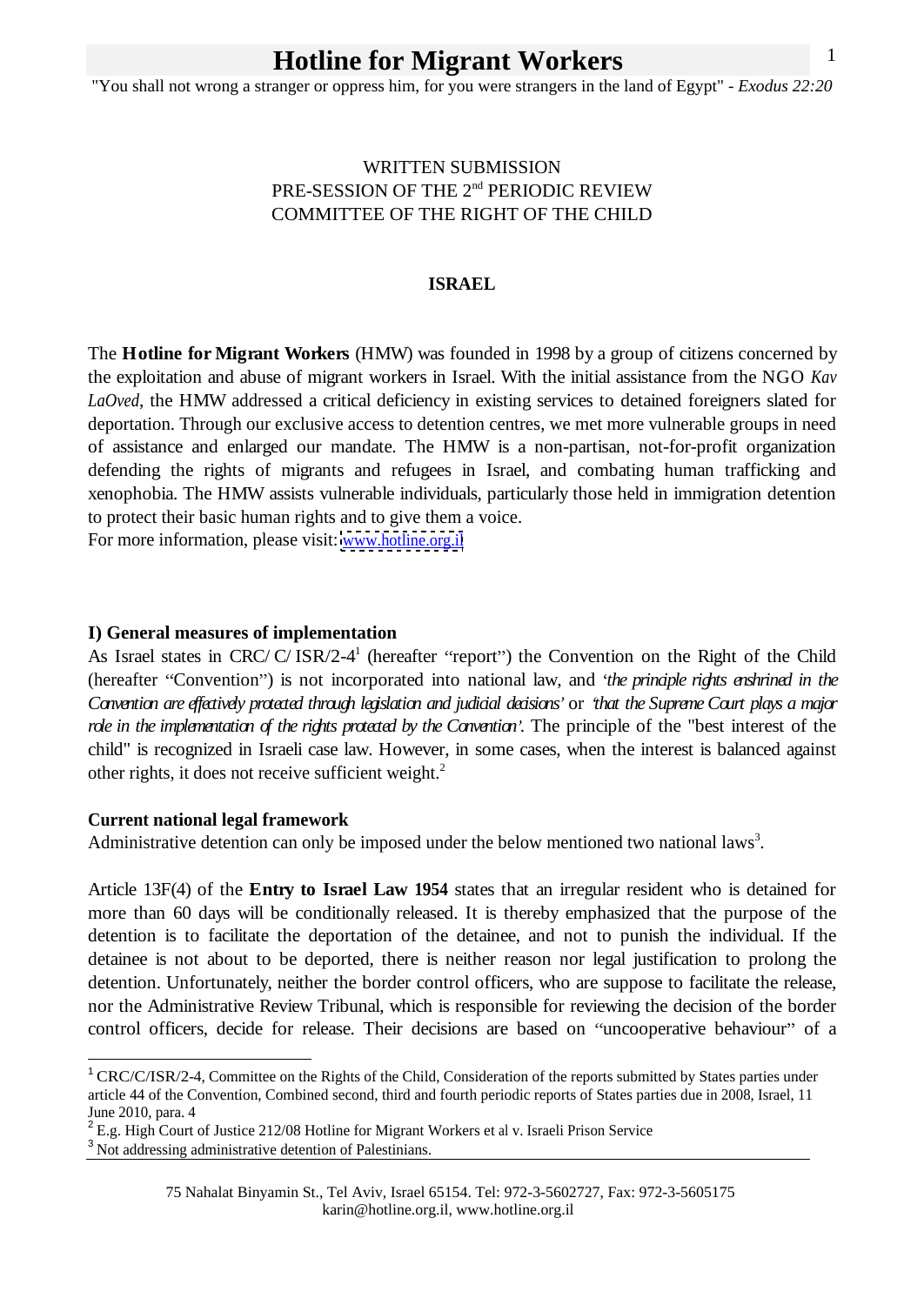"You shall not wrong a stranger or oppress him, for you were strangers in the land of Egypt" - *Exodus 22:20*

detainee to the deportation. Many Sudanese and Eritreans, who insist on being Sudanese and Eritreans, are accused of concealing their real nationalities and are therefore defined "uncooperative." In such cases the *Entry to Israel Law* does not foresee a release from detention, even if the detention period expired 60 days and even if the deportation cannot be realized in near future.

On January 9, 2012 Israel adopted the so-called **Anti-Infiltration Law 2012** that entered into force on January 18, 2012 and has been effectively implemented since June 3, 2012.

Following a relentless Israeli government campaign inciting against asylum seekers, who are termed "infiltrators" by all Israeli officials, the government was able to raise public support for a harsher migration policy, paving the way for the adoption of the amendment to the *Anti-Infiltration Law*and its accompanying deterrent measures - the completion of a fence on the border with Egypt, a dramatic increase in number of immigration detention capacities up to 12,400<sup>4</sup> places, and government efforts to find legally based deportations of so-called "infiltrators". NIS 730 million (about \$188 million) were allocated to these efforts. The amendment foresees **automatic detention** of every person who crossed the Israeli border irregularly **for a minimum period of three years**, **including** vulnerable groups such as **children**, victims of trafficking and/ or torture, etc. without being charged or facing trial. Anyone entering from a country Israel considers an "Enemy State", e.g. Sudan, may be **detained indefinitely 5** . Since June <sup>2012</sup> all entering asylum seekers, including children have been detained under this law. The construction of the border fence along with the renewed practice of "hot returns" (*non-refoulement* violations at the Israeli/ Egyptian border) lead to a sharp drop in numbers of asylum seekers entering Israel in the past four months.

The Israeli Ministry of Interior does not publish any data regarding detention of children. Only during parliamentary hearings, e. g. of the *Committee of theMigrant Workers* or of the *Committee on theRights of the Child*, NGOs are able to request figures regarding children in detention. The second possibility is that the media inquires data. This is how we learned that 150 children of migrant workers born in Israel between the age of new-born and five years were deported since March 2011 until date. Retrieving accurate data regarding detainees in *Saharonim*, the largest detention facility became more difficult, as on occasions the Prison Authority denies entry to the different sections in *Saharonim* and stopped releasing name-lists of inmates. The HMW requested data from the Prison Authority (Israeli Prison Service, IPS) under the *Freedom of Information Law* in May 2011, applying for an answer within 45 days. The request has not been answered until today. The Hotline for Migrant Workers Israel estimates that about 100 children are currently detained.

**Child detention** is in violation of Art. 12 of the Convention on the Right of the Child [see, also Art. 13-17, 22, 28, 37(a-b)] and contradicts its General Comment No. 6: Treatment of Unaccompanied and Separated Children outside their Country of Origin (para. 61-63) and the recommendations of UNHCR['s] Guidelines on Policies and Procedures in Dealing with Unaccompanied Children Seeking Asylum (para. 7.6-7.7).

 $^{4}$  Numbers change regularly and media mentioned numbers up to 40,000 detention places in tent cities.  $^{5}$  The Anti-Infiltration Law is a so-called "temporary law" with a validity of three years. The Parliament has th extent the law if consider needed. Previous experience shows that Israel's temporary laws being extended for almost a decade, e.g. *Citizenship and Entry to Israel Law* was enacted in July 2003 and extended on an annual basis already 12 times.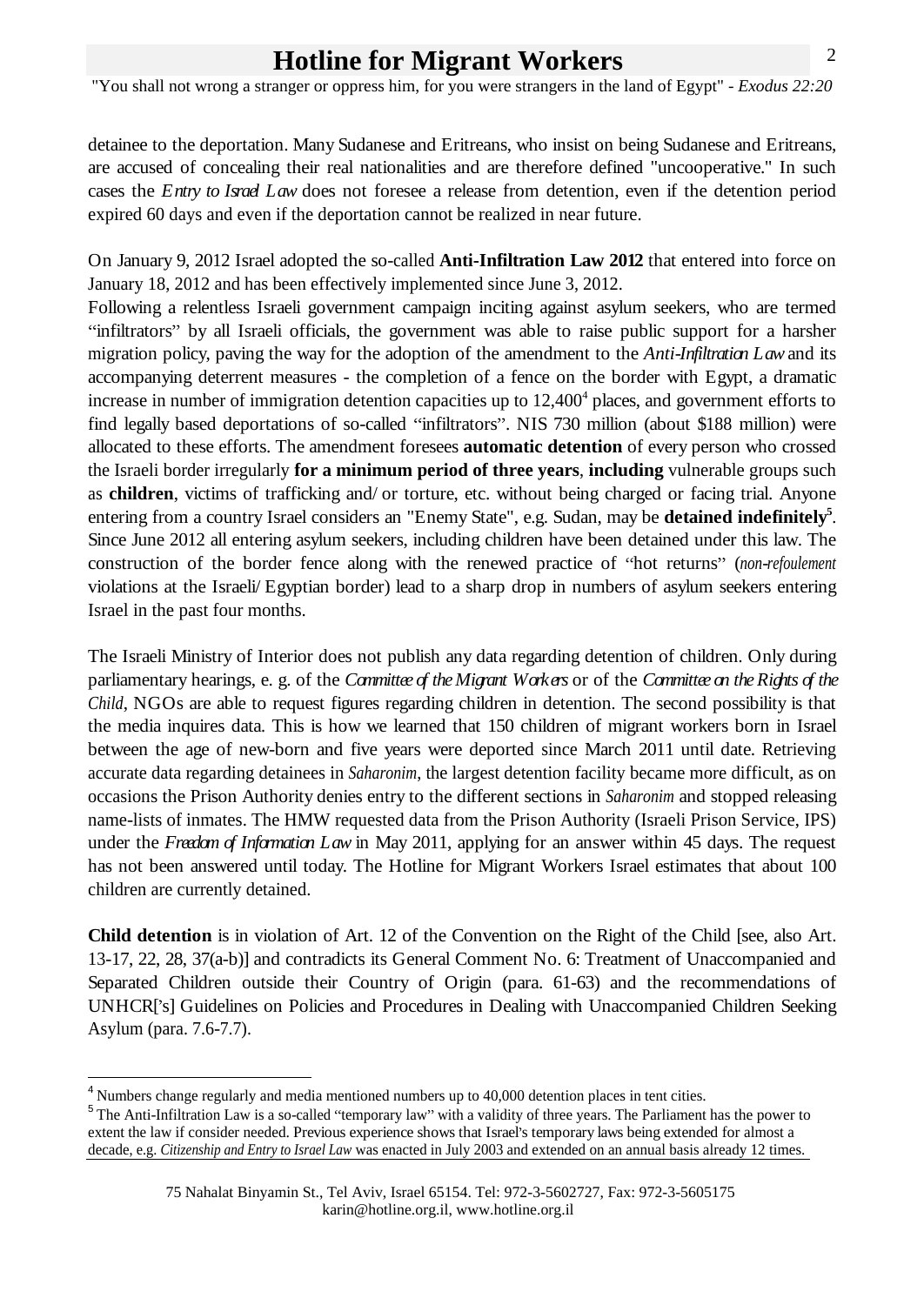"You shall not wrong a stranger or oppress him, for you were strangers in the land of Egypt" - *Exodus 22:20*

### **Recommendations**

- Adopting a comprehensive strategy for implementing the rights of the child in line with  $\blacksquare$ international human rights instruments and obligations fostering social integration and combating rising xenophobia, as well as community-based programs designed to reduce poverty and vulnerability by providing access to the health services, the labour market and social benefits.
- Spreading the culture of child rights through society and the government and encourage  $\mathbf{r}$ the media to refrain from negative campaigning of certain groups of society and promoting the right of the child for all children.
- Creating an independent system for monitoring, follow-up and evaluation in the field of child rights which deals with governmental bodies, the parliament, NGOs, individuals and children themselves.

### Art. 1 - Definition of the child

The report refers to the definition of the child in its initial report<sup>6</sup>, Section 3 of the *Guardianship and* Legal Capacity Law 1962 stipulates that 'an individual who has not reached the age of 18 is a minor; an individual *who has reached the age of 18 is an adult* , subject to specific rulings.

The Anti-Infiltration Law defines 'infiltrator' as 'whoever is not a resident as defined in  $A$ rt. 1 of the Population *Registration Law1965, and who did not enterIsrael through a border entry defined by theMinister of Interior according to Art. 7 of the Entry to Israel Law 1954* . Children per se are not mentioned in the legal text, only unaccompanied minor (UAM); although there is no age definition regarding minors and the definition of the child applies, thus the term unaccompanied minor is interpreted as unaccompanied child (UAC),

### **Recommendation**

Adopt national legislation with appropriate provisions to enshrine the rights of the child in Israel, with a special emphasis on specific mechanisms that protect the rights children and their access to protection procedures.

# Art. 2 - Non-discrimination and equal opportunity

Until to date, the Ministry of Social Affairs and Social Services has not followed the request of the 'National Council for the Child to issue an order granting equal medical treatment and social services for all drildren *living in Israel, including children with no legal status* .7

**Access to health services** for vulnerable groups, such as children: In February 2001, the state of Israel adopted an internal regulation for health coverage of non-resident children. Since then, Physicians for Human Rights Israel is following the implementation of this internal regulation and identified the following failure:

<sup>&</sup>lt;sup>6</sup> CRC/C/8/Add.44, Committee on the Rights of the Child, Periodic report of States parties due in 1993, Israel, 20 February 2001, para. 145<br><sup>7</sup> CRC/C/ISR/2-4, Committee on the Rights of the Child, Consideration of the reports submitted by States parties under

article 44 of the Convention, Combined second, third and fourth periodic reports of States parties due in 2008, Israel, 11 June 2010, para. 196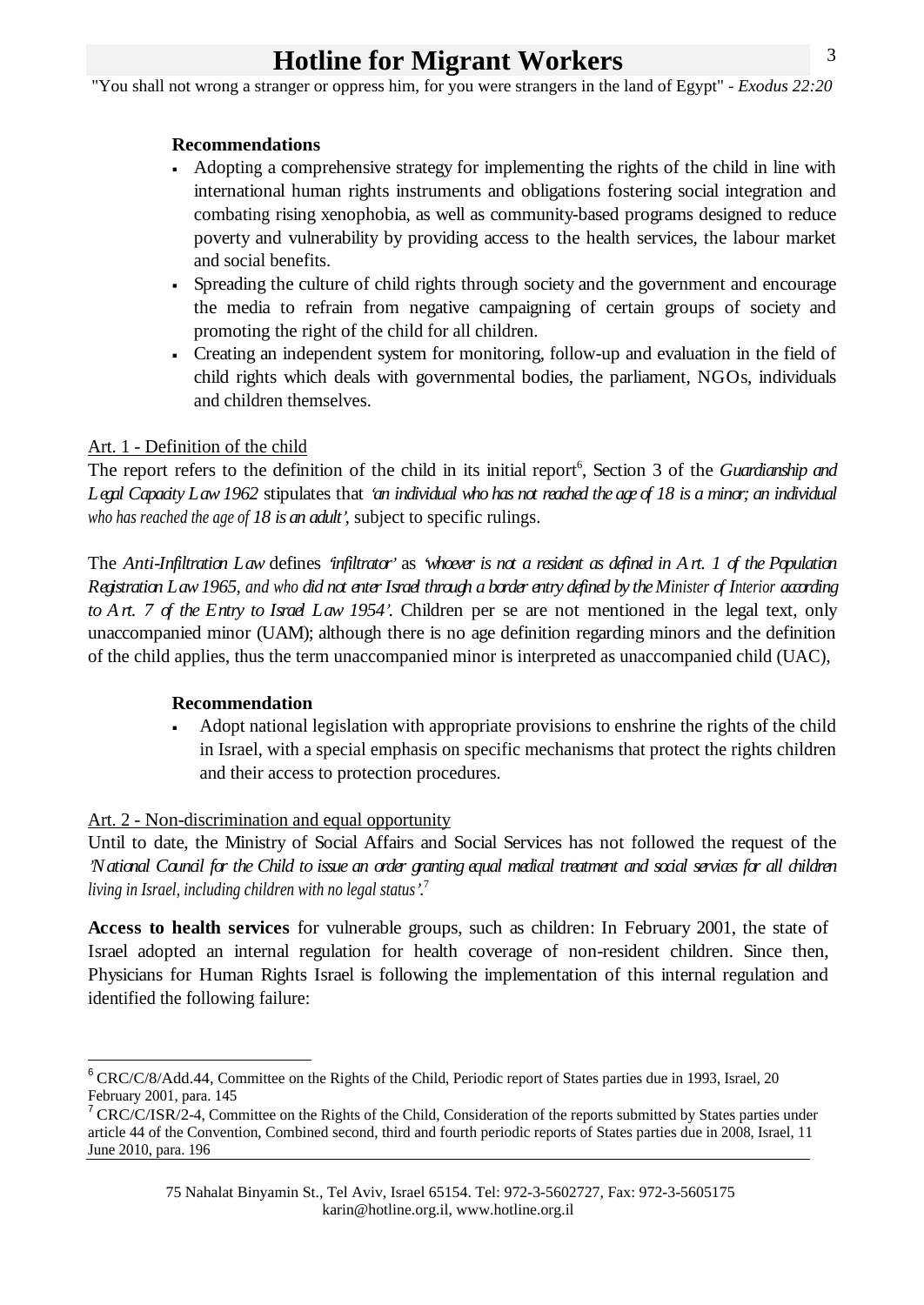"You shall not wrong a stranger or oppress him, for you were strangers in the land of Egypt" - *Exodus 22:20*

- 1. The health coverage is conditioned with a payment of 194 NIS (\$50) per child per month. Most migrant families are unable to pay these sums. Thus, the regulation has failed its goals as today only a few hundred children (out of estimated five thousands) are insured.
- 2. The internal regulation does not cover pre-existing medical conditions. Children who were born abroad are not covered regarding pre-existing health conditions
- 3. Children are required to reside (incl. irregular stay) in Israel for six month before being eligible to purchase an insurance.
- 4. Unaccompanied minors cannot purchase a health insurance.
- 5. Palestinian children residing in Israel with no status are completely excluded from this regulation.

Since 2008, three different legislative attempts to include non-resident children in the *National Health Insurance Law 1994* have failed due to governmental opposition.

To address the lack of access to health services and social benefits, Physicians for Human Rights Israel (PHR-Israel) strategically decided in 2008 to advocate for a "Social Residency Status". While "Social Residency Status" does not entitle the recipient to political rights, this status would enable documented individuals to access state-run services like health care and welfare. Through advocacy, government officials are provided with information which will allow them to take a timely and conscientious decision about the social rights of asylum seekers.

### **Recommendation**

Following the request of the *National Council for the Child*, and adopt and implement a regulation, such as the promoted "Social Residency Status" in order to grant equal medical treatment and access to social services for all children living in Israel.

**Regarding children of migrant workers - Legal security of migrant children in irregular situations:** Following public outcry and pressure by civil society organisations led by the NGO Israeli Children<sup>8</sup>, in August 2010 the government announced, for the second time<sup>9</sup>, that it would grant , that it would grant residency status to children of migrants in irregular situations according to a set of pre-defined criteria.<sup>10</sup> A month later, the Ministry of Interior stated that all families will be informed of the resultsof their applications and those denied status would be granted a month to leave voluntarily.

Although this government decision no. 2381 was issued in 2010, many families are still awaiting their regularisation. To date, only 200 families have received replies, out of those 150 were positive responses and 50 applications were denied. 35 families were referred for testing tissue to verify the identity (DNA-test) of one or both parents. The parents had the possibility to request that the financial burden would be covered by the Ministry of Justice. Most of those requests were granted. However, the results are only delivered months later, thus adding to the psychological stress of children sensing the continued economic and personal insecurity of their parents.

 $\frac{8 \text{ h} t}{2}$ http:/[/www.israeli-children.org.il](http://www.israeli-children.org.il)

 $9$  The report refers to the first time Israel offered legal status to migrant worker's children, p. 32, para. 200-202

<sup>&</sup>lt;sup>10</sup> 701 families applied and at the beginning of 2012 the applications of 257 families were approved and 118 cases denied. 260 cases are still pending.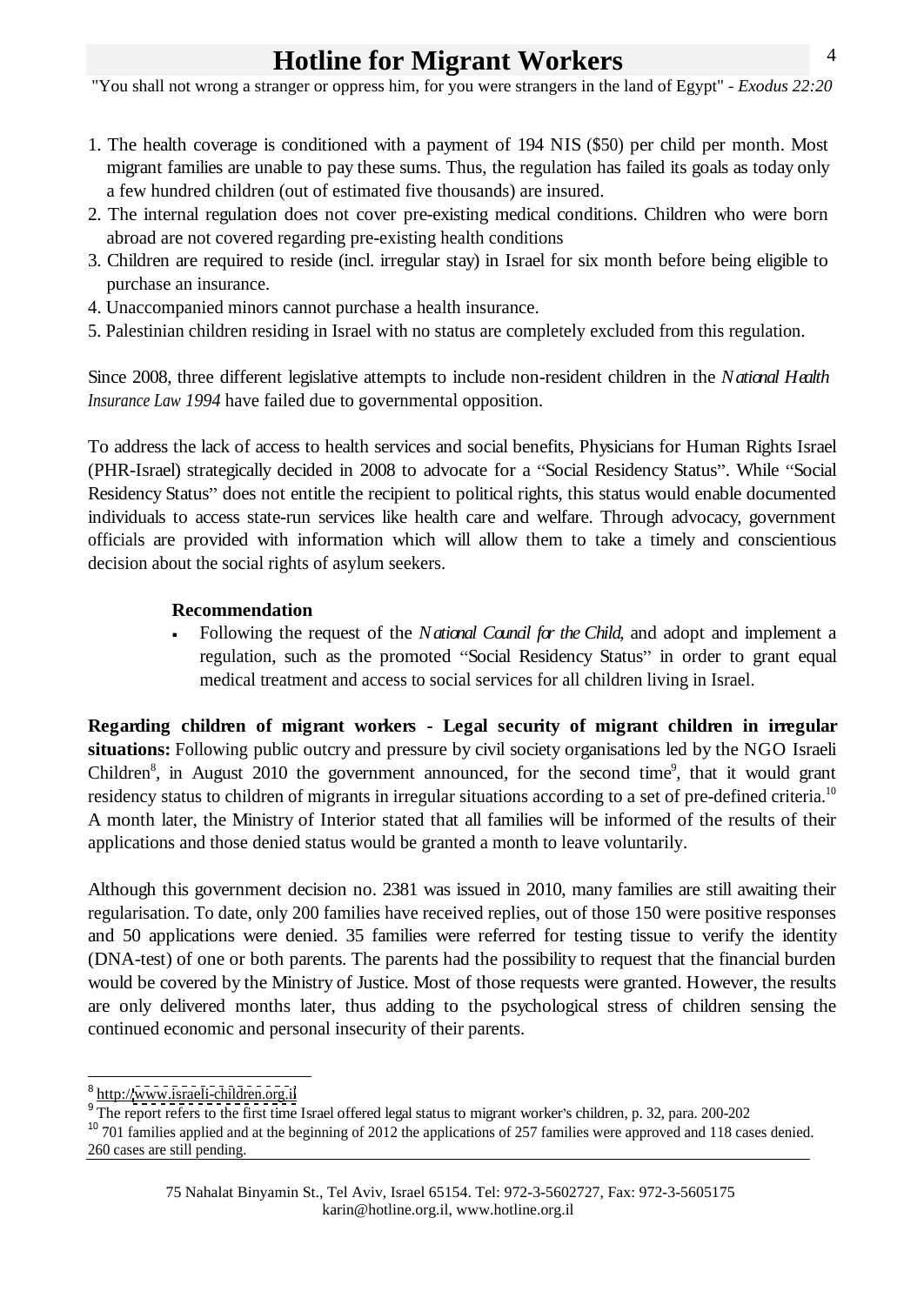"You shall not wrong a stranger or oppress him, for you were strangers in the land of Egypt" - *Exodus 22:20*

In the meantime, the Ministry of Interior began arresting families whose applications had been summarily rejected, in particular those with very young children. The first wave of arrests was in the spring 2011. During these arrests, which frequently took place during the night, children were separated from family members and taken over by friends, or fathers were denied the opportunity to say goodbye to their children before being deported. In a 2011 court decision the Ministry of Interior was reprimanded for implementing the procedure about which the court noted: *"such an expedited procedure* is inappropriate and should not exist in a avilized state. Human beings are not attile and they should be given the opportunity to digest being removed from the country and be able to make arrangement before leaving in a reasonable *manner.* "<sup>11</sup> Consequently, arrests were halted for four months until the publication of a new Ministry of Interior directive outlining the rights of detainees at the airport detention facility in December 2011. The directive specifies special provisions for children, including access to a social worker within 24 hours of detention and to family members. In the case of the deportation of migrant children, families are detained up to several days prior to expulsion at Ben Gurion Airport. The detention facility there, named *Yahalom*, is the only facility that is not operated by the Israeli Prison Services, but by the Ministry of Interior. The facility began operating on March 2011 and since then about 150 children were detained and deported from there.

Children of migrant workers serving at embassies were excluded from the possibility to regularise their status. The Israeli government argued that diplomatic representatives have stronger ties to their country of origin, ignoring the fact that migrant workers have no diplomatic status and often do not serve at representations of their country of origin. At the end of 2010, HMW filed four petitions to the High Court of Justice on behalf of effected families. The Ministry of Interior agreed to examine the applications according to the criteria set out in the government decision no. 2381. In addition, 40 families were also allowed to re-apply for regularisation.<sup>12</sup>

#### **Recommendation**

Adopting a resolution that regulates the automatic legalization of the status of any child that meets the criteria set in the resolutions adopted 2005, 2006 and 2010 at any time, as long as Israel is inviting migrant workers.

Art. 12 – Respect for the views of the child<br>The Israeli state respects the **right to be heard**<sup>13</sup> only in cases of unaccompanied children (UAC). In the past, within 24 hours after being detained, the UAC were interviewed by a border control officer, and within 96 hours before the Administrative Tribunal according to the *Entry to Israel Law 1954*. The Administrative Tribunal only decided if a detained person can be conditionally<sup>14</sup> released until a <sup>14</sup> released until a deportation can be undertaken.

If the UAC is detained according to the *Anti-Infiltration Law*, which is the case today, he or she will be interviewed within 7 working days after the arrest by a border control officer, and within 14 working days before the Administrative Tribunal. Release from detention can only be granted in exceptional

 <sup>11</sup> Admin. Petition 29231-08-11 *Christopher Matias v. Minister of the Interior*, ruling dated 25 August, 2011

<sup>12</sup> HCJ 8837/10, HCJ 6800/10, 6797/10, 6803/10

<sup>13</sup> Administrative appeal number 4878/05 A. v MOI et al

<sup>14</sup> In the past there were geographical restriction but since July 2009 the only condition imposed on a person is the cooperation with his/her deportation when it will be feasible.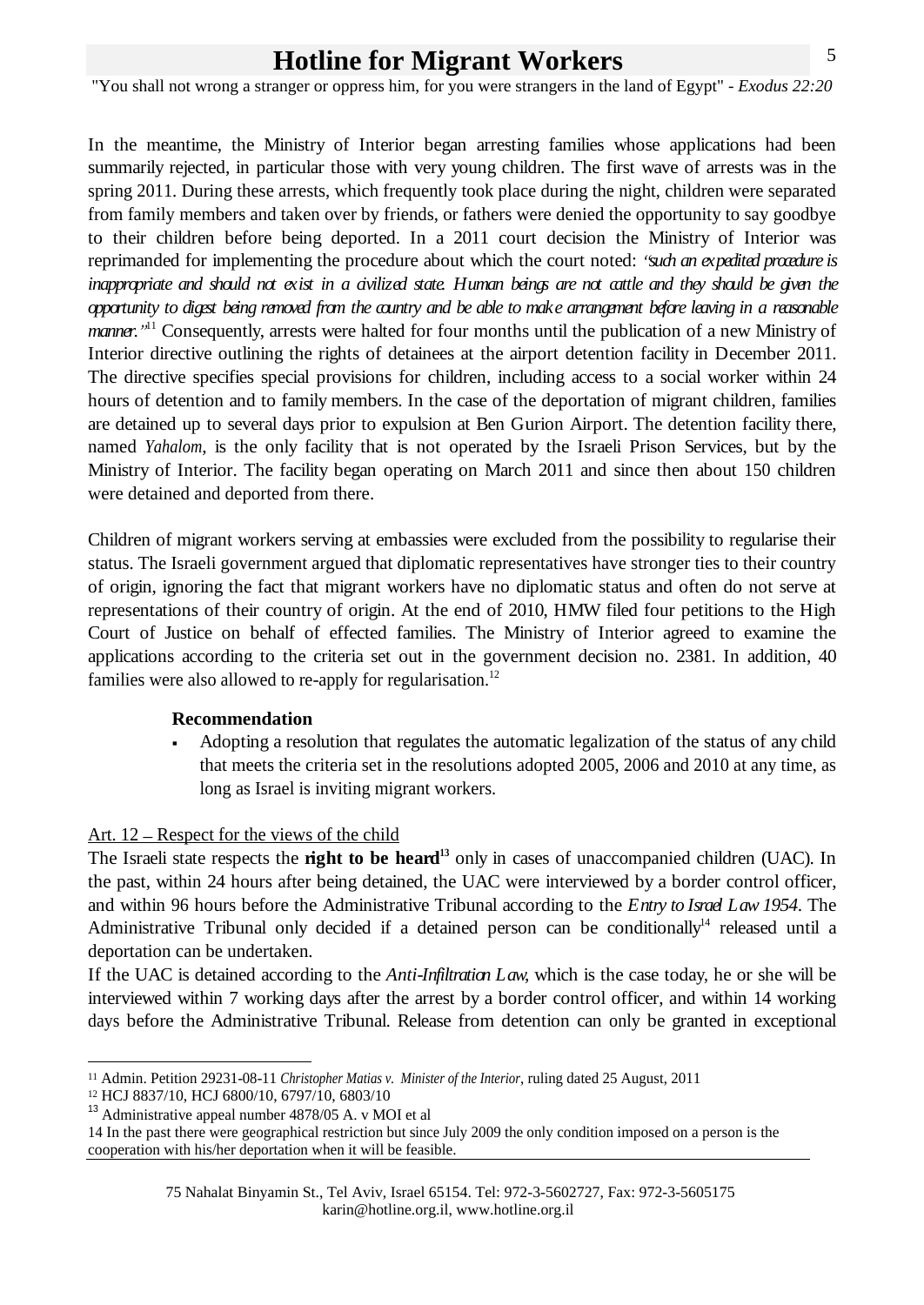"You shall not wrong a stranger or oppress him, for you were strangers in the land of Egypt" - *Exodus 22:20*

cases. One of those cases relate to unaccompanied children that meet certain criteria. To date there is no experience how the judicial system will interpret those exceptional cases.

Accompanied children regardless of their age are not called for interviews by the border control authorities or judges of the Administrative Tribunal.

**With regard to access to legal representation,** UACs are entitled to legal assistance by the state in matters concerning their detention. **Accompanied children**, like their parents, **must rely** on the paralegal assistance and legal counselling provided by the **Hotline for Migrant Workers Israel**<sup>15</sup> or private lawyers, who are often not specialized in this area of law for access to legal representation.

### **Recommendation**

Providing free legal assistance by the state in matters concerning their detention and their legal status for all children, as experience shows that unrepresented children are detained for much longer periods up to months and sometimes even years.

# **II) Civil rights and freedoms**

Art. 7 and  $8 -$  Right to birth registration and the establishment of an identity

Children of migrants being born in Israel do not receive an official **birth certificate**, but a copy of a hand-written official notification of being born. Those notifications do not hold personal identification numbers but data about the born child and his or her parents. They are issued by the hospital on behalf of the Ministry of Interior and often do not include the father's name, ignoring the cultural insult caused by such action regarding the integrity of the mother.

Upon insistence of the registration of the father's name, the family is requested to provide a DNA test, which costs about \$2,000. The costs of delivery and hospitalization have to be covered by the migrant (about \$480 a day) if the person is not insured. Many migrants are unable to cover the expenses, which results in an illegal denial of abirth notification/ birth certificate. This practice contradicts the governmental commitment to issue birth certificates regardless of covered costs.

Unlike Israeli children who will be registered in the official population registry that serves as a basis for issuing the birth certificate and contains the names of both parents regardless of the parents' marital status, migrant-workers' children are not registered, as the law does not provide for it.

Since 2010, there have been several cases in which undocumented migrant workers were forced to sign voluntary return declarations to be able to obtain birth certificates. In 2011 alone, the HMW counseled 70 women who were denied birth notifications after non-payment. Without a birth notification/ birth certificate embassies do not issue identity documents for migrant children.

<sup>&</sup>lt;sup>15</sup> The Hotline for Migrant Workers Israel is the only NGO in Israel with access to the detention facilities.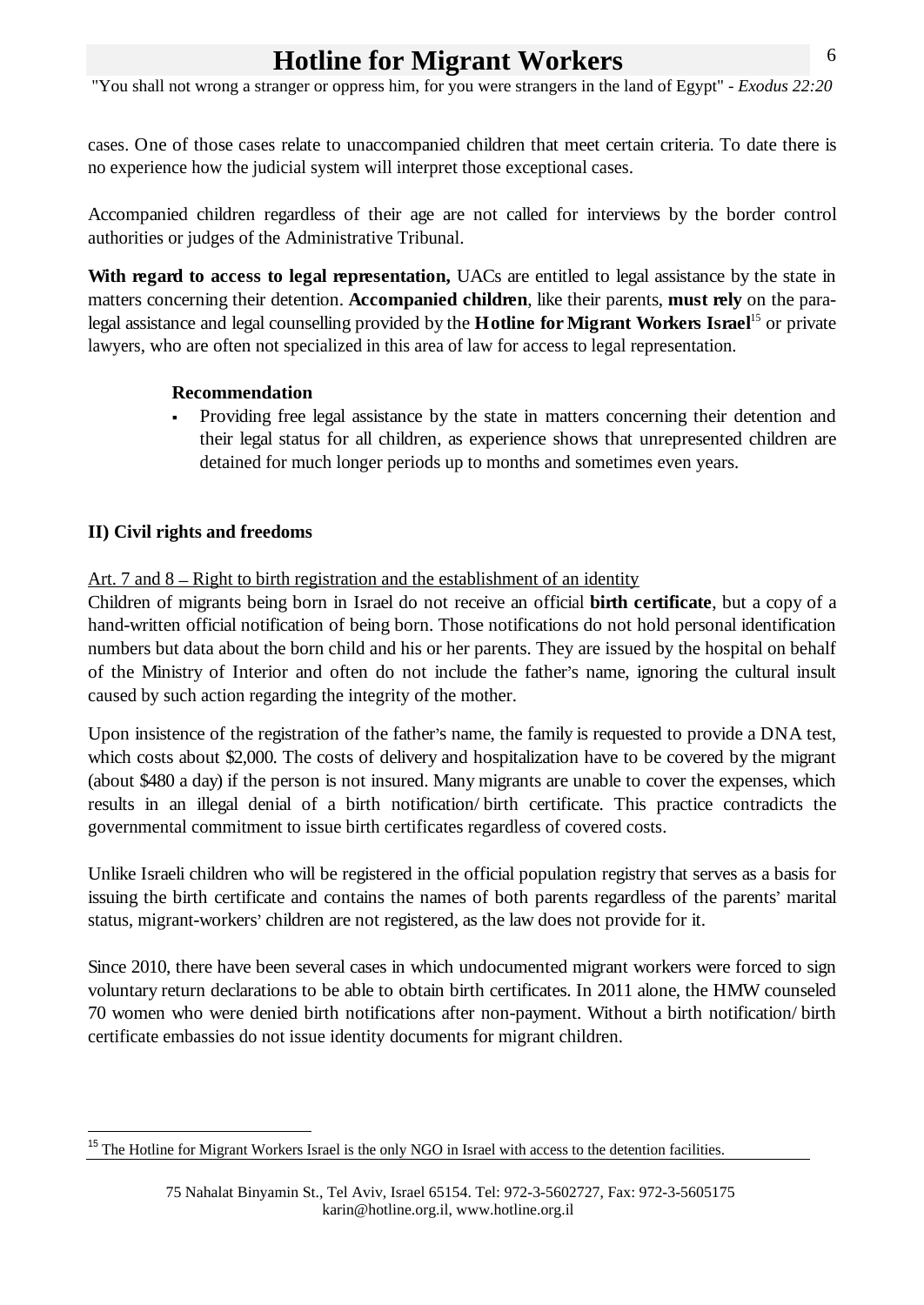"You shall not wrong a stranger or oppress him, for you were strangers in the land of Egypt" - *Exodus 22:20*

#### **Recommendation**

Issuing of a birth certificate regardless of the legal status of the child and its parents, as well as their economical situation, and their consensus to return voluntarily. The Government should ensure that this law is unconditionally respected.

#### Art. 39 - Increased vulnerability of (unaccompanied) children along the migratory route to Israel

Asylum seekers are subjected to torture, sexual abuse and violence en route to Israel. Trafficking/ Smuggling networks, operating since 2009 in Sinai and beyond (Israel, Ethiopia, and Sudan), either lure victims by promising to guide them to Israel for an agreed sum or kidnap them. The traffickers/smugglers then imprison the asylum seekers in encampments and force them to call relatives while they are **being tortured**, in order to extort ransom money for their release. Based on the Hotline for Migrant Worker's experience, about 1.5% of those held in the desert are children and even infants accompanied by both or a single parent. In May 2012, about 80 children were held in the Sinai<sup>16</sup>. Among those crossing the border, around  $5\%$ <sup>17</sup> are unaccompanied children (UAC). Once asylum seeker children have crossed the border they are transferred to a nearby detention facility (*Saharonim*).

#### **Recommendations**

- Respecting of the principle of *non-refoulement* at the Israeli/ Egyptian border and the immediate stop of so-called "coordinated returns" to Egypt. Returns as well as chaindeportations to countries of origin expose children to the great risk of being once more subjected of trafficking and/or torture.
- Using the window of opportunity with thousands of military troops deployed in the Sinai to address violence in the Sinai in a holistic manner.

#### **III) Basic health and welfare**

#### Art.  $24$  – Health and health services

With regard to **access to health services,** detained asylum seekers, including children are entitled to the same treatment and services as other inmates. Basic services are provided by the Israeli Prison Service (IPS) on-site, while more complex needs that involve medical testing or access to a specialist are performed off-site in civilian hospitals. As independent physicians are not granted access to Israeli prisons or detention facilities, civil society organisations (CSOs) rely on testimonies from current or past inmates to develop a clearer picture regarding what services are provided and which are withheld. Past testimonies have called into question adequate access to follow-up care, especially after surgery.

With regards to **torture victim identification**, through the testimonies mentioned above, CSOs have learned that prison staff has started gathering information through a questionnaire specifically designed to identify people, including children who have undergone trauma, specifically those who have been

<sup>&</sup>lt;sup>16</sup> Source: Ms. Meron Estefanos, Co-founder of International Committee on Eritrean Refugees; also see: Human Trafficking in the Sinai: Refugees between Life and Death, Brussels, 26. September 2012,

[http://www.eepa.be/wcm/dmdocuments/publications/report\\_Human\\_Trafficking\\_in\\_the\\_Sinai\\_20120928.pdf](http://www.eepa.be/wcm/dmdocuments/publications/report_Human_Trafficking_in_the_Sinai_20120928.pdf)

 $17$  Minutes traced to unaccompanied minors are those in which one of the following search terms appeared: 'age test', 'age assessment', 'bone test', 'hand wrist', 'age of bones',' unaccompanied', 'age verification', 'legal assistance to minors'.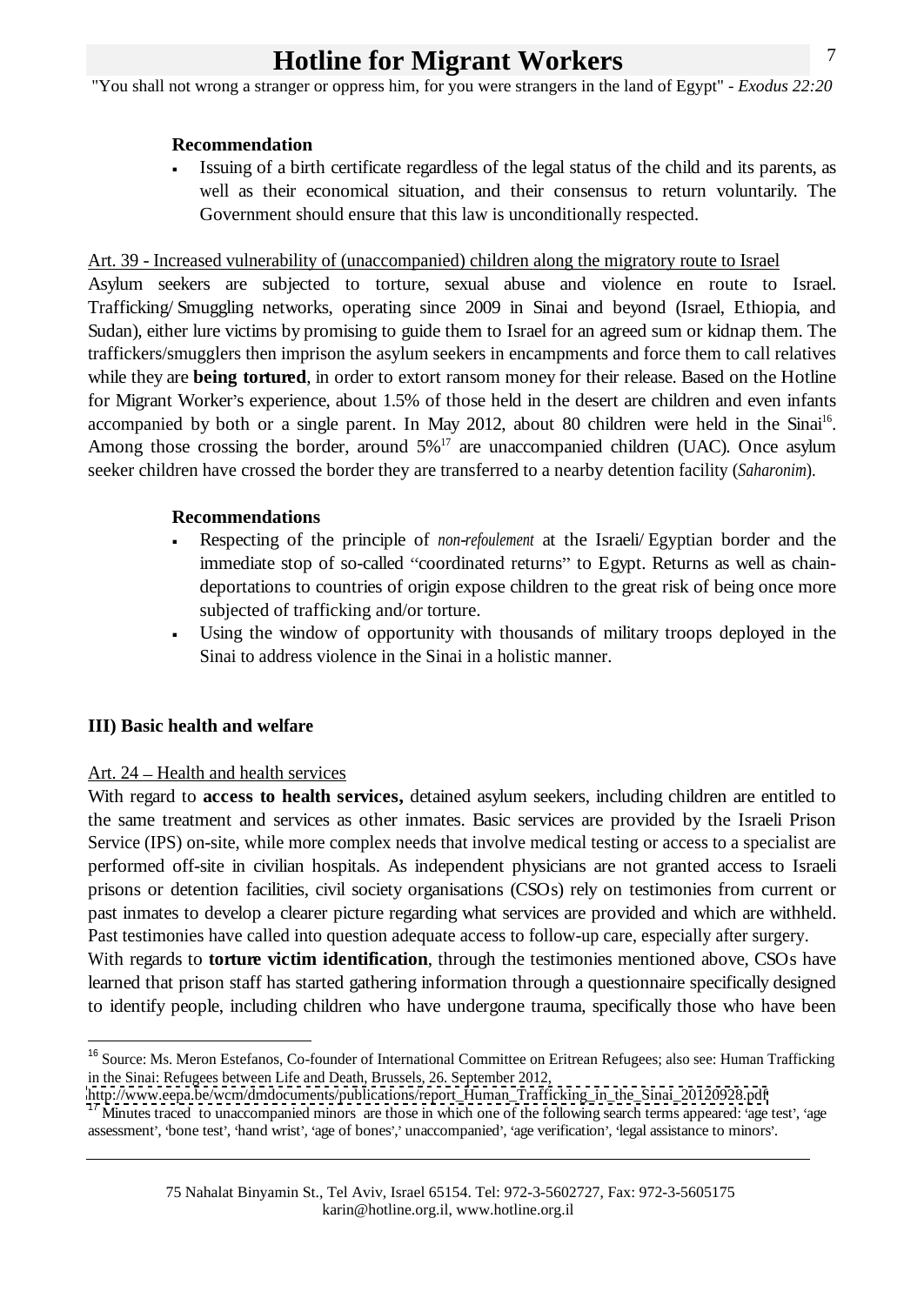"You shall not wrong a stranger or oppress him, for you were strangers in the land of Egypt" - *Exodus 22:20*

raped. **No gynaecological services** are available at the *Saharonim* detention facility, where most refugee women and girls are held, despite the fact that hundreds of female asylum seekers, including children (see Art. 37, 39) have been subjected to sexual abuse and rape by smugglers. In order to see a gynaecologist, detained asylum seekers must be driven a large distance to *Beer Sheba*, the largest city in southern Israel. Language barriers may prevent the victim from receiving necessary care. In November 2011 the HMW and Physicians for Human Rights-Israel submitted a court petition demanding that gynaecological services be provided at *Saharonim*. The hearing has yet to be scheduled.

### **Recommendation**

Guaranteeing unlimited access of independent physicians and specialists to all detention facilities and criminal prisons. Reducing the case over-load by increasing the staff of social workers, Tigrinya-speaking interpreters and judges for better identification of torture victims among detained persons, including and foremost children.

### Art. 26 and  $18 -$ Social security and child care services and facilities

With regard to **social protection**, Israel has no policies or programs designed to reduce poverty and vulnerability of migrants in irregular situations, refugees and asylum seekers, including their children. Israel does not provide any sort of federal care system; those who are not detained either live in public parks or find overpriced and overcrowded housing. The denial of access to the formal labor market forces migrants and refugees to the irregular sector and into higher exposure to exploitation and abuse.<br>Single parents are at even greater risk, including being subject to extreme poverty. Access to public child-day-care services is not provided.

# **Recommendation**

Following the request of the *National Council for the Child*, and adopt and implement a regulation, such as the promoted "Social Residency Status" in order to grant equal access to social services for all children living in Israel. Meaning the inclusion of all children residing in Israel into the existing well-fare system regardless of the legal status of the child and its parents.

# Art. 27 – Standard of living, access of children to housing

According to government statistics<sup>18</sup> about 3% of asylum seekers entering Israel in 2010-11 were children. As mentioned children that enter Israel irregularly are **detained** at the *Saharonim* detention centre. The Public Defender described the conditions in *Saharonim*:

In the *Saharonim* facility, the wings are surrounded by tall barbed-wire fences, reminiscent of a criminal prison and not of a facility meant to hold refugees. We are of the opinion that there is a need to examine other possibilities of protection, especially surrounding the wings where women and children are detained. In addition, the living quarters in the facility are divided into two parts, old and new, together intended to hold 2,000 persons. Because the new wing cannot be gender-segregated, the women and the children stay in the old part under harsh conditions and overcrowding (between 10-15 women and

 <sup>18</sup> Knesset Research Centre, "Non Israelis in Israel Overview 2010-2011", 13 December 2011, p. 14 (Hebrew), [http://www.knesset.gov.il/mmm/data/pdf/m02986.pdf.](http://www.knesset.gov.il/mmm/data/pdf/m02986.pdf)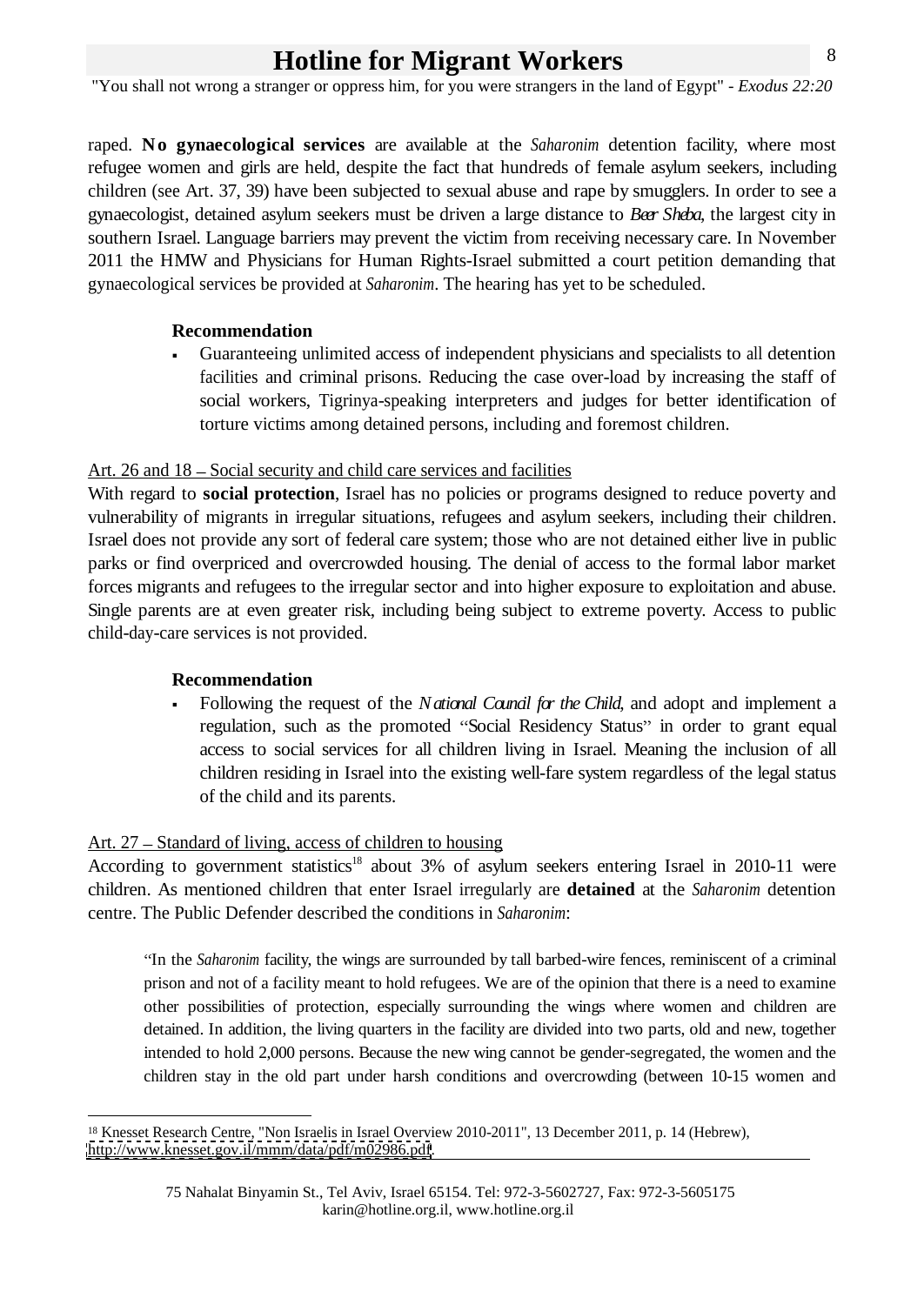"You shall not wrong a stranger or oppress him, for you were strangers in the land of Egypt" - *Exodus 22:20*

children in each tent). It is mentioned that although ventilators were installed in the tents recently, the female detainees complained to us that they suffer from the cold weather at night. The central tent, equipped with a television and air conditioning system, is used as a classroom and a food-distribution centre. Also, the poor maintenance of these tents places the detainees in danger for their safety, as some of the tents have not yet been replaced with fire resistant tents".<sup>19</sup>

### **Recommendation**

Providing sufficient available places in boarding schools for all unaccompanied children, as experience proves the success of this alternative model, providing access to higher education and personal development.

### **IV) Family environment and alternative care**

Art. 21 – Adoption Please see ANNEX

#### Art  $9$  – Separation from the parents

The Refugee Rights Clinic of the Tel Aviv University (TAU) demanded on behalf of several human rights groups<sup>20</sup> that migrant children that the authorities have **removed from their parents' care because of abuse or neglect** should not be returned to their parents' custody as part of the deportation in July 2012. According to the petitioners, the deportation program includes removing some 20 migrant children from boarding schools and other frameworks where they were placed when separated from their families by local welfare authorities. They claim that reuniting the children with their parents endangers them and are demanding that the High Court guarantee their safety.

The petitioners have clarified that they do not oppose all instances of reuniting migrant children and parents to deport them; rather asking decisions on reunification of migrant families be made after a thorough background check of each case and according to what is in the best interest of the children. Furthermore, the petition argues, the Immigration Authority's *Oz Unit* does not have the legal authority to take children that welfare authorities have removed from their parents' custody and return them to their mother and father without asking permission from the courts or welfare system. This petition is still pending.

#### **Recommendation**

Basing decisions regarding separation and reunification of migrant children with their families on a case-by-case basis, and on the primary consideration of the best interest of the child.

<sup>&</sup>lt;sup>19</sup> Public Defender, Detention and imprisonment conditions in Prison Authority and police detention facilities in the years 2009-2010", August 2011, 69 (Hebrew),<http://www.justice.gov.il/NR/rdonlyres/87763C09-FBC3-46A6-A885-> <B5557CB25C3E/0/Doch20092010.pdf>

<sup>&</sup>lt;sup>20</sup> <http://www.ynetnews.com/articles/0,7340,L-4245162,00.html>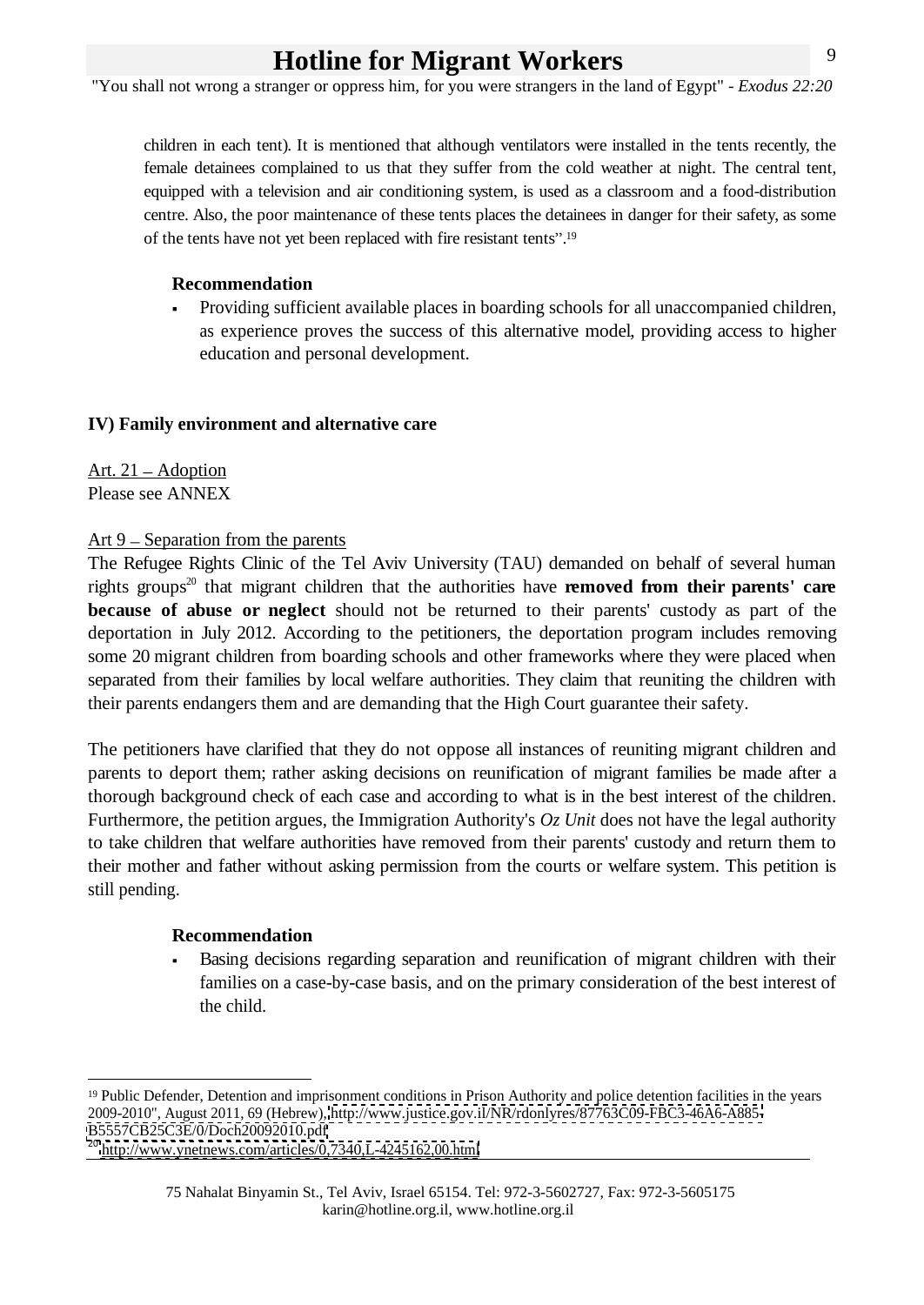"You shall not wrong a stranger or oppress him, for you were strangers in the land of Egypt" - *Exodus 22:20*

# **V) Education, leisure and cultural activities**

Art. 28 - With regard to **education**, both, *Matan* and *Saharonim* provide educational programs. These programs are very limited, including only language lessons and crafts and do not comply with the legal obligation to provide equal access to primary education for every child residing in Israel as laid out in

the *Compulsory Education Law 1949*.<br>Following intensive advocacy efforts in previous years, in 2009 the government introduced procedures instructing authorities to find alternatives to detention for UACs. Between November 2009 and August 2011, 121 unaccompanied UAC were transferred to **boarding schools** that accept children that are under the age of 16. Those aged 16-18 must find a foster family, a challenge that prolongs the detention period. As the number of places available at boarding schools is insufficient (currently 150 in boarding schools run by the Ministry of Education and 20 places in schools run by the Ministry of Welfare) and the government has no intention to increase this number, many remain in detention.

T., 14-year-old, now living at the *Nizana* boarding school, recounted her experience of detention:

I was detained for six months in *Matan* Prison and 3.5 months in *Saharonim* Prison. I was detained for 9.5 months in Israel. Life in *Saharonim* was very difficult. It was extremely hot and we were about 11–12 children in every tent. The food was good and the guards were nice. They counted us twice, morning and night. In *Saharonim* there is no possibility to make a phone call and I was very worried about my family that I left in Eritrea, and them not knowing whether I'm dead or alive. It was very boring there. We studied there twice a week, an hour and a half every time. *Matan* Prison was much better, but it was still a prison. In *Matan* we had real rooms and not tents. We were ten children in five bunk beds.There was also a television in our room. We were able to get out of the room for an hour every day. During 23 hours a day we were locked in our rooms, and this was much more difficult than when we were in the

tents. 21 None of the above refers to **unaccompanied girls**. Israel has no facility for unaccompanied female children and does not provide places in boarding schools for girls. Girls are usually being detained in the criminal prison *Givon* in the city of *Ramla*. This facility has better conditions than those in *Saharonim* but children are not separated from adults. They are merely held in a separate room allotted to children. *Givon* lacks education and **welfare services**. The social worker responsible for *Matan* is also in charge of finding guardians (foster families) for girls, but due to her limited resources she can only cover the *Matan* facility. As a result female UAC are detained for prolonged periods.

Our latest achievement is a *Beer Sheva* district court ruling **against racial segregation in public schools** in *Eilat*. The municipality has been barring asylum-seeking children from studying in schools within the municipality boundaries of the city.

Please see ANNEX.

 <sup>21</sup> Testimony taken by an HMW volunteer on 16 June 2011 at the *Nizana* boarding school.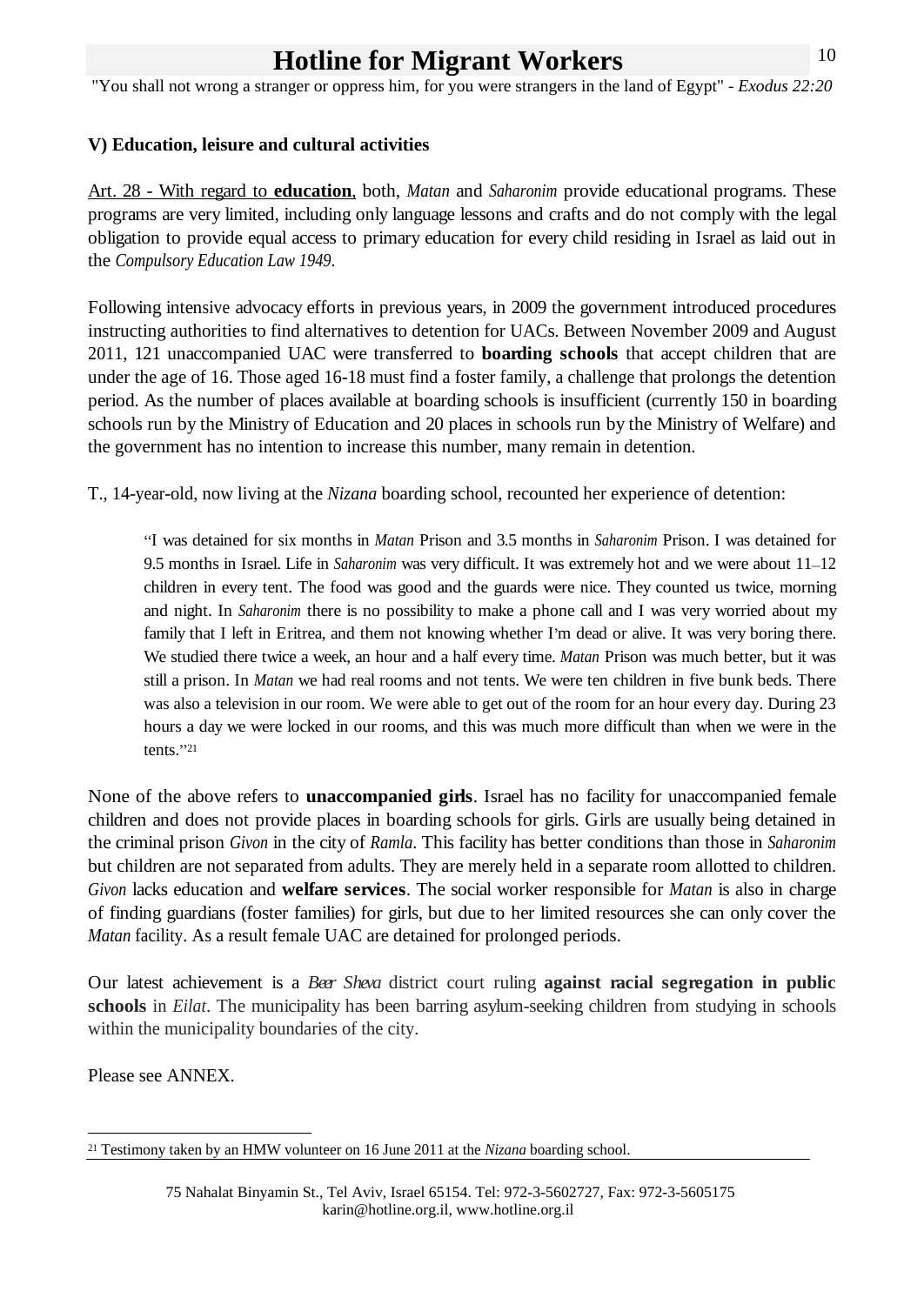"You shall not wrong a stranger or oppress him, for you were strangers in the land of Egypt" - *Exodus 22:20*

### **Recommendations**

- Take measures to ensure that children in the context of international migration are protected against arrest and/ or detention during their stay in Israel and if necessary, use alternatives to detention of children solely as a measure of last resort and for the shortest period of time.
- Respecting Israel's *Compulsory Education Law* also within detention facilities.
- Providing sufficient available places in boarding schools for all unaccompanied children, regardless of their gender.

# **VI) Special protection measures**

### Art. 22 – Refugee Children

In its initial report Israel only refers to refugee children in para. 1460, and highlights that on several occasions asylum seekers were recognized as refugees and received status. Since Israel signed the 1951 Refugee Convention and its 1967 Protocol, as one of the first countries in the world in 1951 resp. 1967, Israel has only granted status to 157 (!) refugees. It is unclear how many of these were children as some derived status through their parents. Only one child, an albino from Africa, was granted status in his own rights.

### **Recommendations**

Adopting national refugee legislation with appropriate provisions to enshrine the right to seek asylum in Israel, with a special emphasis on specific mechanisms that protect the rights of (un)accompanied children and their access to the asylum procedure, including the incorporation of the principle of *non-refoulement* that is currently not codified in domestic legislation of Israel. The Government should ensure that the asylum adjudication process is fair, transparent and implemented according to international standards.

# Art. 37 – Children deprived of their liberty; Art. 39 – Physical and psychological recovery and social reintegration **relation** and the set of the set of the set of the set of the set of the set of the set of the set of the set of the set of the set of the set of the set of the set of the set of the set of the set of the se

Since April 2002, about 10 Ethiopian girls (age 14-15), victims of human trafficking, have been jailed in the detention facility *Saharonim* and the criminal prison *Givon*. These girls were kidnapped in Ethiopia and had not intention of migrating to Israel. The group was forcibly transferred by smugglers to Sudan and from there to the Sinai. The girls were kept in a torture camp in Sinai, while being constantly beaten, whipped and raped. After three months of severe torture, the families of the girls managed to collect the ransom and the children were released. Since their arrival in Israel five month ago, despite being recognized as victims of human trafficking, the girls are still detained because the shelter for human trafficking victims is not suitable for children. The Ministry of Education refused to allow the girls to attend boarding schools as they are deportable, and in the meantime the Ministry of Welfare accepted their transfer to the shelter which is currently fully occupied.

As mentioned above, Israel does not foresee any psychological - or rehabilitation services for torture victims, except for identified 'slavery victims'.